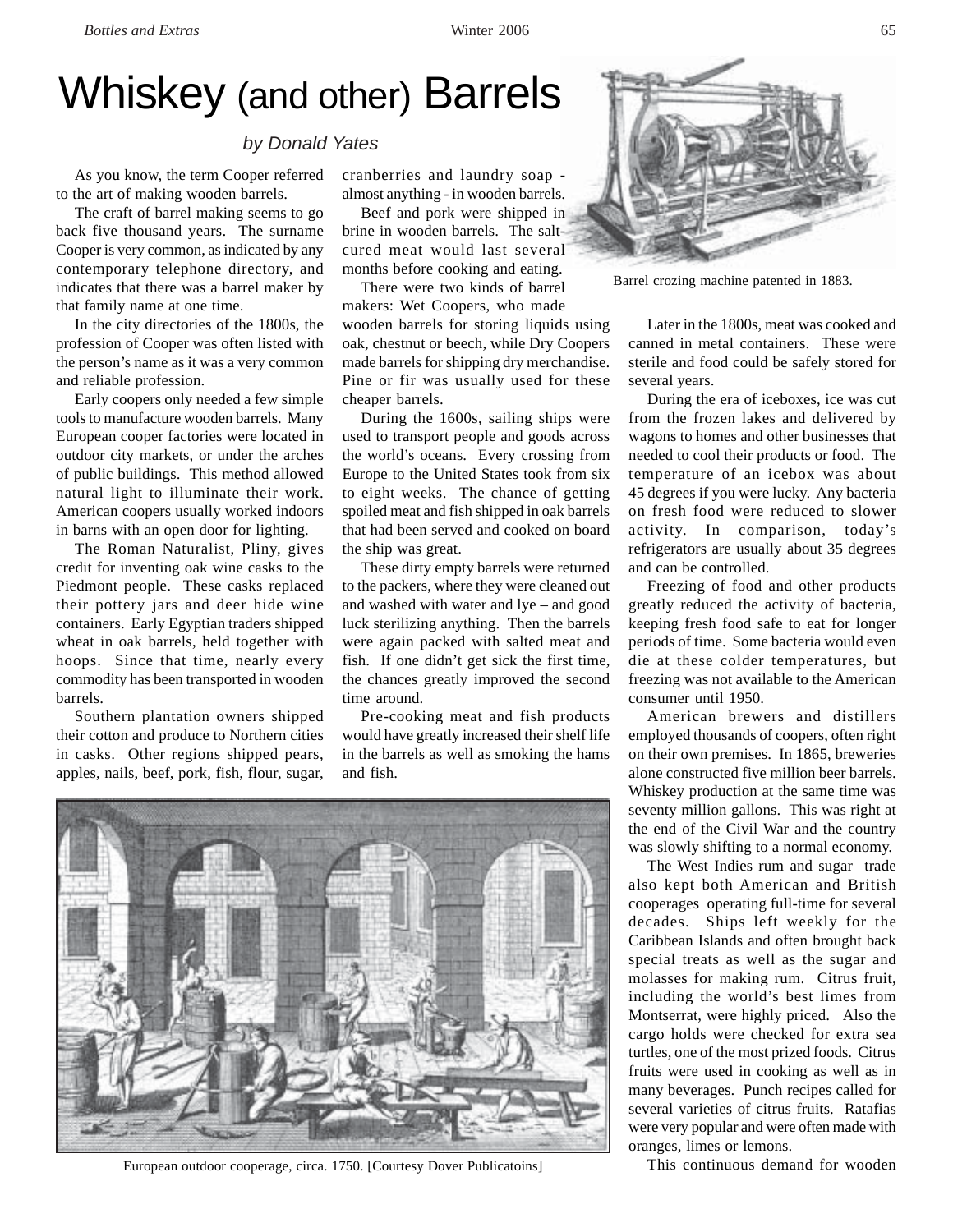66 Winter 2006 *Bottles and Extras*



 Advertisement for Monserrat Lime Juice from a New York druggist circular, 1902.

barrels eventually led to the automation of the whole industry. Over four hundred different barrel making machine inventions were patented in the United States between 1844 and 1883. Productivity advanced so much that by 1880, the cost of a barrel was 32 cents.

The top shelf barrel staves were those cleft with a curved froe. Each stave board was split naturally along its grain, making it less likely to warp at some time later after assembly. A side axe was used to taper the ends of rough staves. The next step was to go to the shaving horse, where they were further refined with a curved draw knife. A joiner plane was then used to achieve the correct side angle on each stave. This process produced the required watertight fit. Stave gauges were used as templates for the radius curve and end pitch on large storage vats and other containers, where an exact liquid capacity was specified.

Most work on stave joints was done by hand. After the joining process, the staves were set up in an assembly jig, and various sized truss hoops were used to pull everything together. Next, the inside surfaces were steamed with a cresset, or small stove fueled by wood shavings and sprinkled with water to generate the steam. The truss hoops were further tightened and the open ends were sawed off flush with the top.

The next procedure was to cut a chime or bevel around the top inner lip with a cooper's adze. Then a sideways curved plane, called a leveling plane, was used to run around the top edge and level it off for another procedure.

A wide shallow groove was cute inside just below the chime, beveled edge, using a howel plane. In the middle of this groove, a V-shaped groove was cut with a crooze to receive the barrel head. The same process Various cooper tools. [Courtesy J.P. Bittner Antique Tool Auctions]



Factory-made cooper's tools, circa. 1880-1910.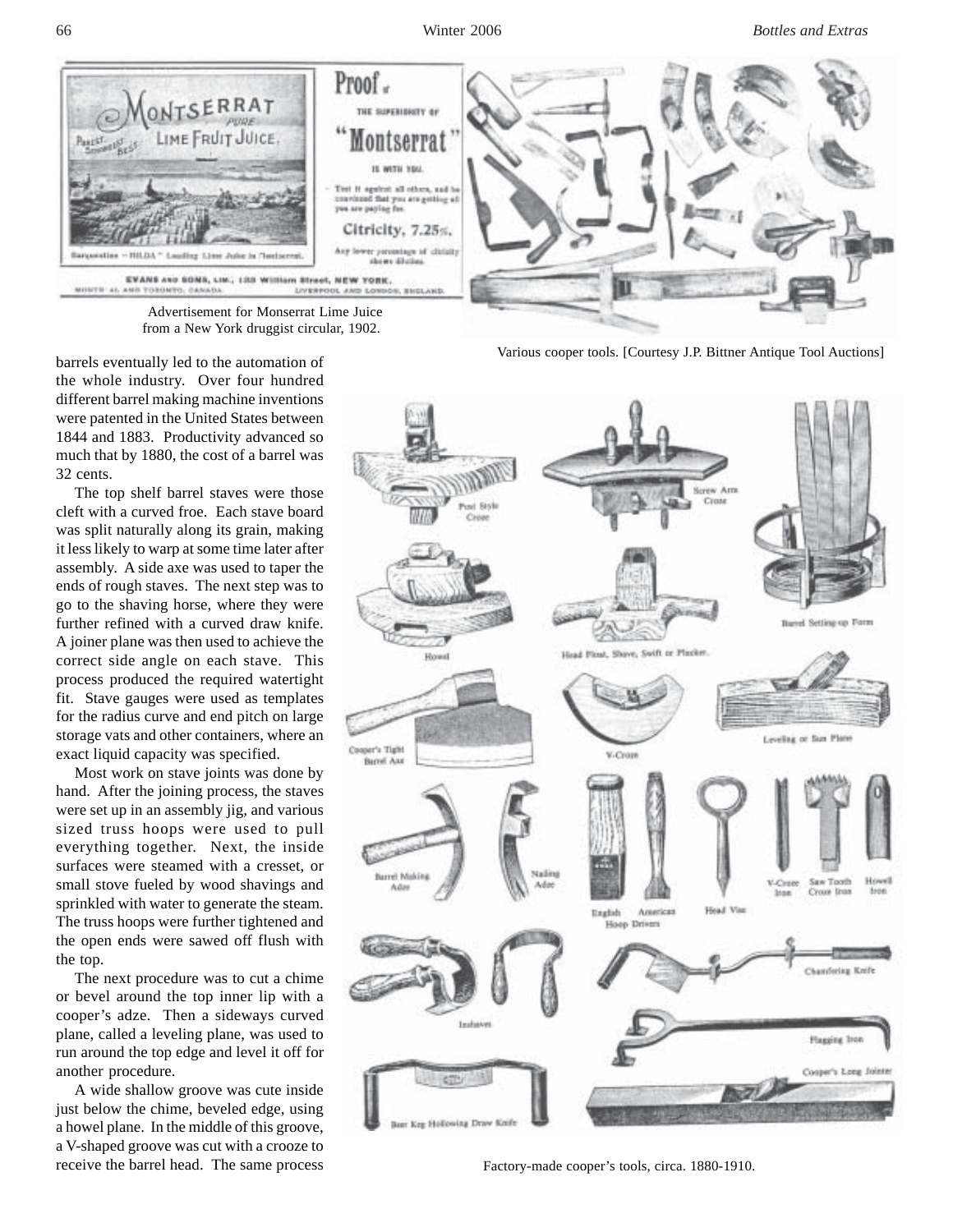

was repeated on the bottom and the seams smoothed down with various knives. Then the iron hoops were pounded on producing a watertight barrel.

Around 1630, when the Pilgrims were just getting settled in New England, they were greatly disappointed when they opened the casks of beef, pork and fish and found them to be spoiled. Their salting methods were not effective enough to last for two months. Their butter and cheese was also shipped in oak casks and were spoiled and unfit to eat.

Their food shortage lasted for three years. They learned how to dig clams from the beach. Ocean fish was plentiful and an Indian, Squanto, taught the Colonists several methods of catching them. Oysters and lobsters were also plentiful. Any young boy could catch as many lobsters as he wished. These giant lobsters often weighed as much as twenty-five pounds. This is another case, where if man wasn't so greedy, there would still be twenty-five pound lobsters today.

Historian Johan Josselyn stated in his "New England Rarities" that they counted two hundred and three varieties of ocean fish and quickly developed a whole series of instruments and devices for catching them.

After the fish, the next major food source was corn, or maize. In the early days, it was eaten out of wooden hand carved trays, called trenches, with clam shells.

The corn was plentiful and the Colonists

adapted it into their diets. They learned from the Indians how to plant it, weed the rows, water it, harvest it, grind and cook it in many Indian methods. It was palatable and may have saved them from starvation.

Jonny cake, or journey cake, was also made from corn. For years, the colonists pounded the corn in stone mortars. Later, rude hand mills were developed, these were called Quernes, with vertical shafts fixed at the upper end, and were fastened at the lower end to a flat circular stone, which would rotate in a mortar. These were the first gristmills.

In 1810, gristmills were established all along the rivers of New England and the Western Reserve. The 1832 *Pennsylvania Gazetter* identified thousands of grist mills, which used barrels of dried corn for their raw materials. After grinding, the corn meal and flour were transported to market, shipped by canal boat, packet steamer, and horse and wagon*. Way's Packet Directory* lists over one thousand Mississippi River packet river boats starting in 1848.

The 1832 *Pennsylvania Gazetter* also identified thousands of cooperages. Almost every small town needed a cooper, as well as barrels and kegs.

## **Apple Cider Barrels**

Apple cider was made in 1870 from the apple trees planted by Thomas Endicott, Charles Blackstone and other settlers. Historian Josselyn stated that apple cider was quite cheap. All of the Boston taverns served local apple cider in several formulations, usually in a quart tankard.

Josselyn's recipe for apple cider is as follows: "Take a pile of raisins, stomp them and add cow's milk. Mix together and place in a Hippocras bag and hang it to drain. Put some of this liquid, as well as extract of cloves, into your stoneware bottle of cider and you will have a liquor that is superior to Passada, the Nectar of the Country."

Apple cider was originally made by pounding the apples by hand in wooden mortars. Often the pomace was pressed in baskets. Early mills were later formed with a hollowed out log, and a heavy weight or maul on a springboard. Cider soon became the favorite drink of the people and it was produced in huge quantities. In 1671, five hundred barrels were made of one orchard's apples One small village of forty families made three thousand barrels in 1721. Most of the cider was allowed to ferment; they could have added yeast to prevent the formation of vinegar.

Even as far back as 1740, William Bennett stated that cider was very cheap and the people preferred it to malt liquor and beer. They paid about three shillings for a barrel of cider – which yielded thirtytwo gallons. It was readily consumed, even by the children.

Apple cider was served at every meal and in the taverns. There was always a pile of full and empty cider barrels. Plus, the Colonists had learned to store barrels of apples in their larders for use until spring.

The demand for apple cider in the South



Kelley's Island North Quarry Cooper Shop Gang photograph, 1899. The cooper shop made wooden barrels to transport limestone from the quarry. [Ohio Memory Project]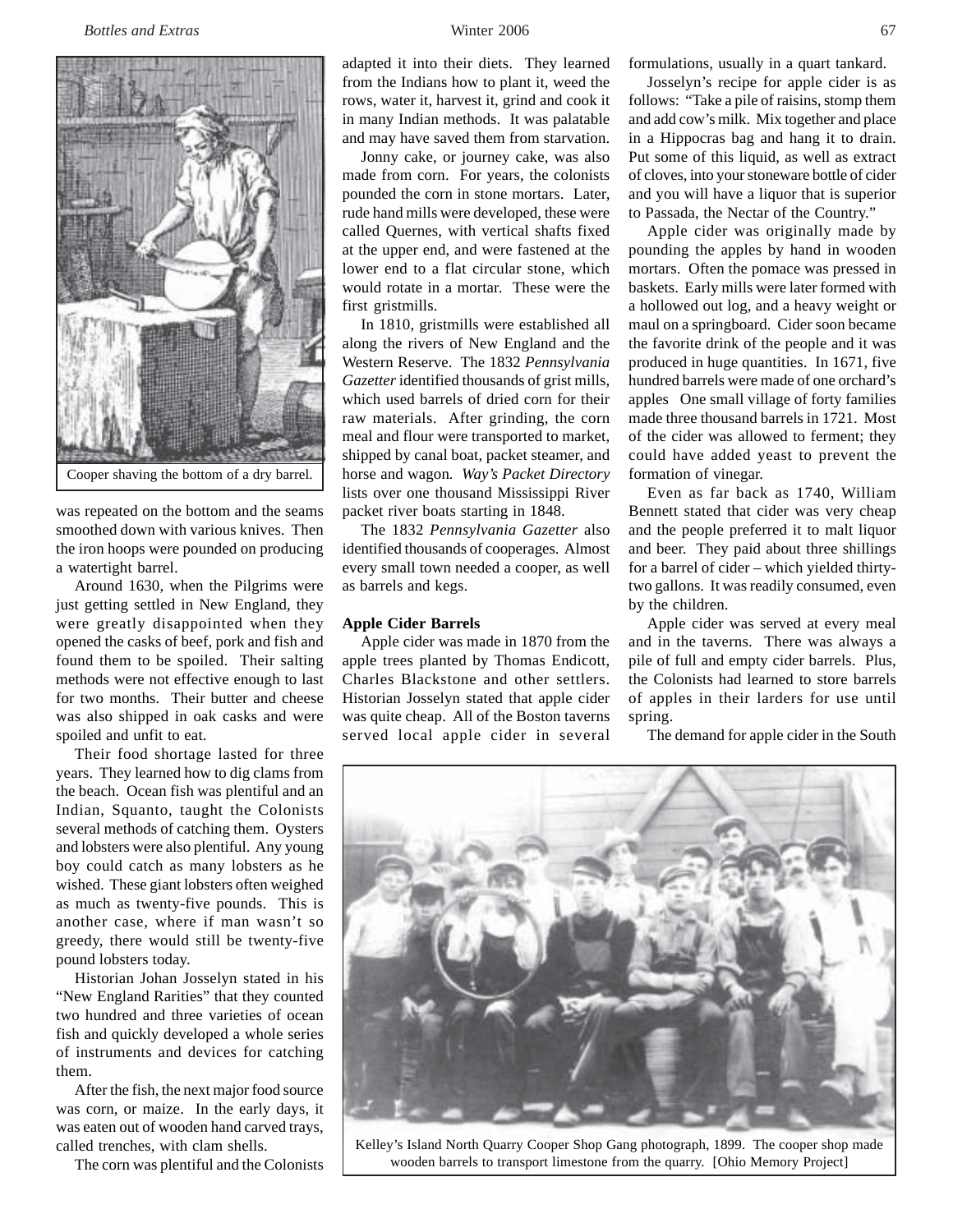was so great that apple orchards became the most valuable property. The ripe apples were transported by horse and wagon to the apple cider mills. The finished cider was put up in oak casks or barrels and then transported back to the markets and taverns. Every family stored their cider in barrels. Many ministers often stored forty barrels of cider for winter *use.*

Excerpt from the book, *Stage Coach and Tavern Days* by research historian Alice Morse Earle (Norwood Press, Norwood, Mass., 1900):

Apple cider could be found in every home in Maryland and Virginia. It was supplied to the local courts during their time of session. Many households used apple cider in large quantities instead of beer or metheglin (spiced mead), storing many barrels for daily consumption. Apple orchards were planted in New York State in 1720, and were cultivated with proper care. Labadist, Dankers traveled throughout New York and saw these fine apple trees.

Another great tasting variety of cider was pear cider, called Perry. It was made from pears and was often blended with apple cider. Other surplus fruit could also be added if available at the right time.

When cider was combined with rum, it created many of the most popular and intoxicating Colonial drinks. Stone Wall was near the top of the list of being the most potent.. Boiling four barrels of apple cider into one barrel made Cider Royal. This was accomplished in a still, which preserved the alcohol content. P. T. Barnum loved to drink a cider called Gumption.

### **Ohio Barrels**

In 1830, The Schooner DETROIT cleared Cleveland with 91 barrels of flour; 101 barrels of whiskey; 63 barrels of pork; 51 barrels of dried fruit; 24 barrels of apple cider; and 16 barrels of beef. These were probably typical for many shipments of food transported in barrels.

Captain Julius M. Carrington was born in Lexington, Michigan on October 17, 1841. He was an honored veteran solder of the Civil War and a member of one of the pioneer families of Cleveland, where he was involved in commercial activities for a long period of time. His father was a prominent Michigan lumberman and cooper.

`Julius' grandfather, Joel Carrington,

moved from Connecticut to Ohio in 1831, where he became one of the pioneer settlers of Brecksville. Later, he moved to Sanilac County, Michigan and later to Sand Beach, Michigan, where he died.

Mark Carrington, the son of Joel and father of Julius, was born in Connecticut on July 11, 1815. Mark was sixteen years old when his family moved to Ohio. There he learned to make wooden barrels, and in 1838, moved to Sanilac County.

That entire region of Michigan was covered with trees, and for many years, lumbering was the only industry other than hunting and trapping. Mark had an important pioneer role in the development of the lumber trader of Michigan. In the early years, he was also in the cooperage business about a mile south of Lexington.

There, Mark built a sawmill and cut lumber and manufactured barrels. Utilizing the lumber resources of Michigan as a member of the Carrington Pack Company, it was one of the prominent firms of that time.

Mark Carrington married Rhoda Ann Butler in February 1822 and had eleven children. He died in 1894 at the age of seventy-nine.

Nelson O. Newcomb, president of Lake Erie Provisions Company, was a prominent businessman for forty years.

Born on August 26, 1861 in Brecksville, Ohio, Nelson also represented some of the pioneer families of the county and the Western Reserve. His ancestry in the U.S.A. goes back to the Mayflower.

His father, Orlen W. Newcomb, was born in 1826 in Parkman, Ohio. Moving to Cleveland in 1867, he became a contracting teamster, driving wagons and horses for the firm of C. Beck and Company, Meat Packers.

Nelson completed high school and later worked for his father in the packing business. Later, he was one of the original founders of the Cleveland Cooperage Company, where he served as president through 1921.

Nelson Newcomb married Amelia Ziemer and they had three children.

Note how well the packing companies and barrel making companies worked together!

William Greif was one of the major industrialists of Cleveland and counted among its most outstanding citizens. He worked to establish it as great modern city. His parents were Vincent and Mary Greif.

The original Greif family, William's

grandparents, came to the U.S.A. with their families long before the Civil War. Here they hoped to raise their children with American opportunities, giving their children a good education in private schools.

Vincent learned how to make barrels in his early manhood. Being thrifty and industrious from his German background, he worked hard at the cooper trade and was easily able to support his family.

William was his oldest son, born in Cleveland on August 16, 1855. Growing up under the normal surroundings of American children, he received a good education by attending parochial schools. He graduated from the Union Business College in Cleveland.

At age twenty-one, in July of 1876, William started his own coal business. But after only one year in this business, he decided it was time to change his occupation and followed his father's business as a cooper. The endeavor was with minimum capital and facilities, yet he was very successful and his new business expanded continuously. It grew so fast that he need additional managers and hired his second oldest brother, Charles, as the first one.

After incorporation, he added two more brothers, Louis and Thomas, as partners. The business continued to grow and was quite profitable. For forty years, William watched the business he made spread out until it became the largest barrel factory in the world. At the end of the forty years, it had twenty-six branches and provided



Ma Griel-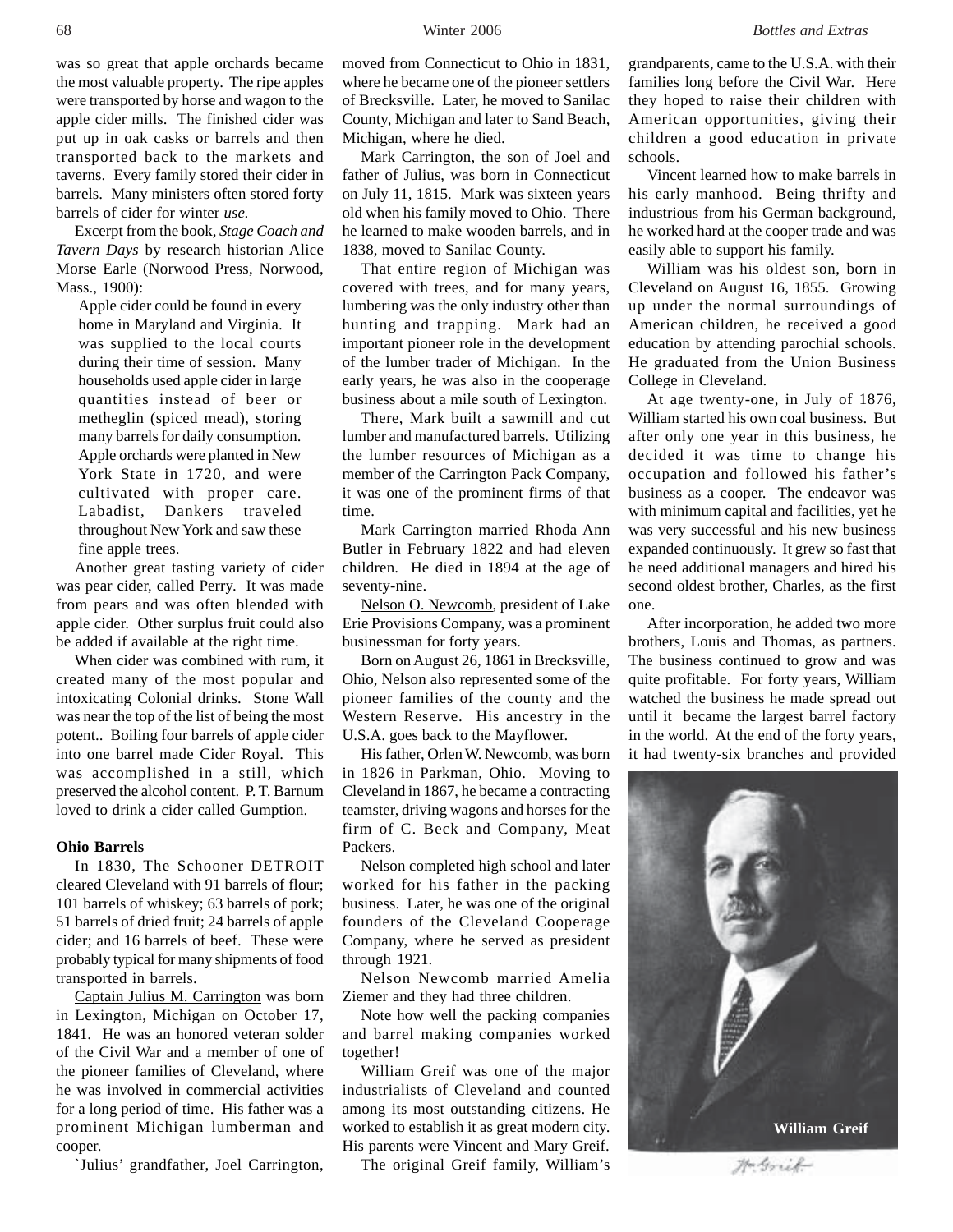employment for three thousand men with an annual production of 7,500,000 barrels and kegs. By 1906, William Grief was the sixth largest corporation director in the city of Cleveland. Today, Greif Brothers Company still operates paper mills in several southern Ohio cities.

In 1881, William married Mary Hitch and they had one daughter.



Coopers in Lima , Ohio (1887) :

- Woolsey & Co. Barrels & Kegs, 78 employees
- Dr. S. A. Baxter Barrels & Kegs & Boxes, 8 employees

Coopers in Delphos, Ohio (1887):

- Delphos Union Stove Co. Barrels & Kegs, 23 employees
- Weyer & Davis Barrels & Kegs, 17 employees
- R.B. Harbison Barrels & Kegs, 31 employees

Coopers in Minster, Ohio (1887):

F. Herkoff Brothers Barrels & Kegs, 40 employees

Coopers in Bellaire, Ohio (1887):

Bellaire Barrel Works Barrels & Kegs, 16 employees

Coopers in Butler County, Ohio (1887):

- Anderson & Shaffer Flour Barrels, 11 employees
- Bentel & Margedant & Co., Barrels & Kegs, 78 employees
- J.F. Bender Brothers & Co., Barrels & Kegs, 33 employees
- John Donges & Co., Barrels & Kegs, 17 employees
- L. Deinzer & Son, Barrels & Kegs, 17 employees

Coopers in Cleveland, Ohio (1887):

 John D. Rockefeller was born on July 8, 1839. He became president of the Standard Oil Company in Cleveland. In March of 1858, he formed a partnership

with M.B. Clark in the produce commission business. With good commercial sense, he went into the oil business at the right time.

The Standard Oil Refinery had a capacity of 29,000 barrels of oil per day. Their cooperage was the largest in the world and they produced nine thousand oak barrels a day.

Coopers in Union City, Ohio (1887):

- Ansonia Stave Co., Barrels & Kegs, 18 employees
- Union City Cooperage, Barrels & Kegs, 45 employees

Coopers in Defiance, Ohio (1887):

- George Dicus Barrels & Kegs, 15 employees
- Oconto Barrel Co., Barrels & Kegs, 40 employees
- Marshall & Greenlen Barrels & Kegs, 36 employees
- D.F. Holston & Son Barrels & Kegs, 65 employees
- Crowe & Hooker Barrels & Kegs, 53 employees
- John Rowe & Son Barrels & Kegs, 42 employees
- Trowbridge & Eddy Barrels & Kegs, 65 employees

Coopers in Erie County (1887):

- D.J. Brown & Co. Barrels & Kegs, 35 employees
- Kilbourne & Co. Barrels & Kegs, 20 employees
- J.M. Soncrant Barrels & Kegs, 21 employees
- G.B. Hodgeman Barrels & Kegs, 112 employees

Herman C. Baehr was the mayor of



The Butler County Courthouse



Cleveland from January 1910 to January 1912 and the first citizen of Cuyahoga County ever elected as County Recorder for three consecutive terms. Herman also had numerous and substantial achievements in business and public life to his credit.

Herman made oak barrels as a young man, before entering into other businesses. Herman's parents, Jacob and Magdalena Baehr, were born in Heidelberg, Germany. He and his brother Henry were their only family members to sail with them to America.

Henry settled in Cleveland and operated a bakery for many years.

Jacob, born March 13, 1824, was trained to be a cooper in Germany, as well as a master brewer and malter. His first employment was as a cooper making oak barrels for the growing pork industry. Later, he moved to Iowa and became a brewer for a few years before returned to Cleveland in 1866 to establish his own brewery and restaurant on West 25<sup>th</sup> Street, which he operated until he died in February, 1873 at the age of forty-nine.

Jacob and his wife had nine children.

Herman was born in Keokuk, Iowa on March 16, 1866. He traveled to Germany to learn the brewer's profession, graduating with the degree of Doctor of Medicine. When he returned, he was one of the first in Cleveland to employ completely scientific principles to the brewing of beer.

Herman married Rose Schulte on April 21, 1898. At the age of twenty-one, he took